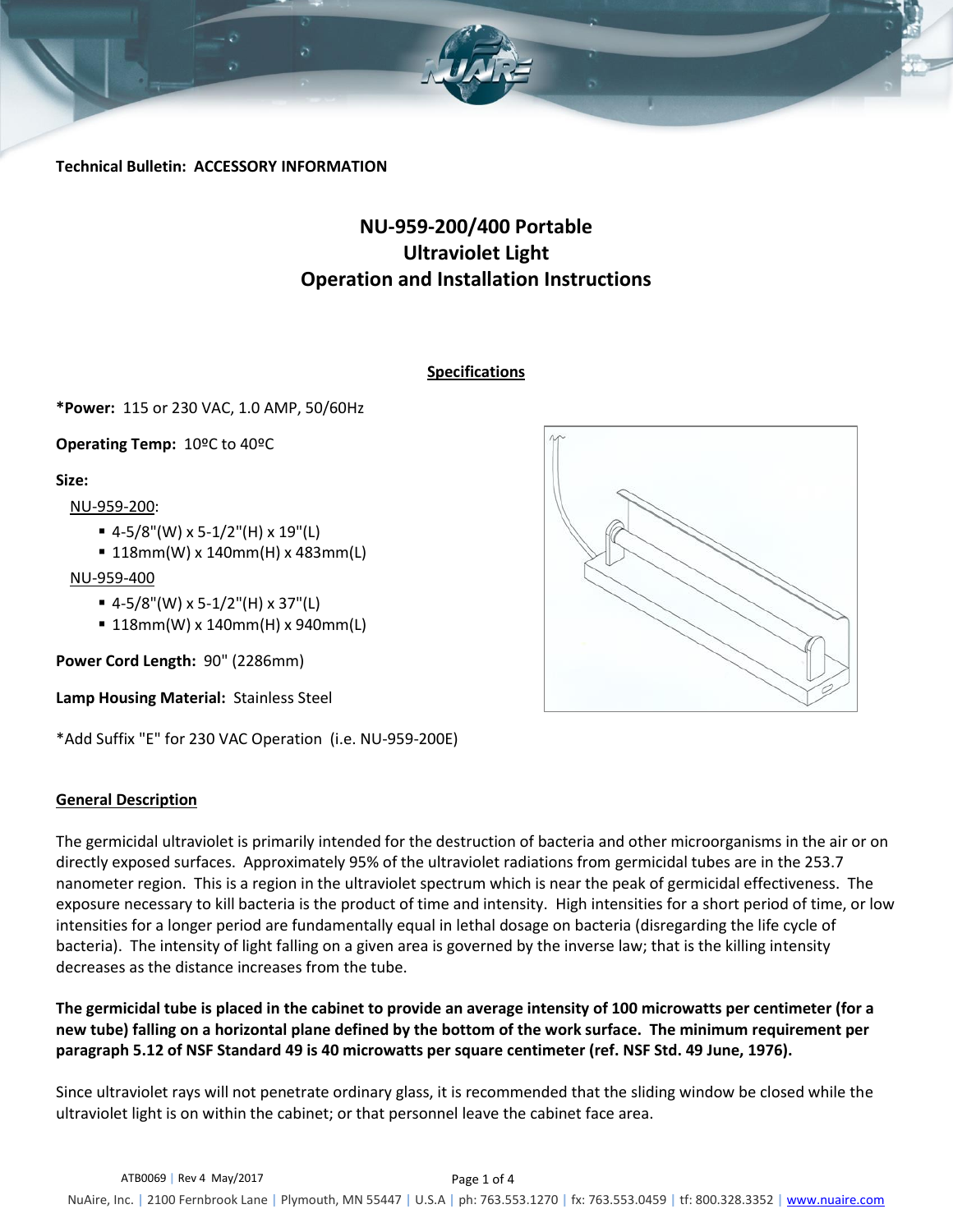## **Additional instructions for 115v models only:**

The 115v model has an electronic countdown timer switch to activate the UV light. There are four timer buttons and an OFF button. Each timer button has an adjacent green LED to indicate the current countdown time. The green button LED is ON when the load is OFF and is OFF when the load is ON.

## **OPERATION**.

- 1. To turn the load ON, press one of the timer buttons. The green LED adjacent to that button will illuminate and the timer will begin to countdown for the selected timer period.
- 2. To select a different countdown time, press the button corresponding to the desired time. The LED adjacent to that button will illuminate and the timer will begin countdown from the new selection.
- 3. To turn the load OFF, press the OFF button or wait until the selected amount of time has passed. The LED adjacent to each button will extinguish as time passes to the next preset level.

## **Timer Override**

To override the Timer countdown, press and hold the top button for several seconds. The locator LED will turn amber to indicate the EXTENDED ON state. In this state, the timer will automatically turn OFF after 24 hours. To exit the EXTENDED ON state, press any of the timer buttons or the OFF switch.

## **Precaution**

The rays from germicidal tubes may cause a painful but temporary irritation of the eyes and reddening of the skin, if of sufficiently high intensity, or if exposure covers a prolonged period of time. For this reason, one should avoid direct eye and skin exposure to ultraviolet light. If exposure cannot be avoided, it is necessary for personnel to wear eye goggles or face shields, and long sleeve gowns with rubber gloves.

Since ultraviolet rays will not penetrate ordinary glass, it is recommended that the sliding window be closed while the ultraviolet light is on within the cabinet; or that personnel leave the cabinet face area.

#### **Maintenance**

The output of an ultraviolet lamp deteriorates with burning age. The useful life of the lamp is approximately 3750 hours under specific test conditions. If the tube is turned on every day for 12 hours, the tube will last approximately one year.

It is recommended that either a time schedule be established or the tube's output be measured periodically and the tube replaced when its output falls below 40 microwatts per square centimeter or exceeds 3750 hours of operation. Lamps should be allowed to operate approximately 5 to 10 minutes (longer when the lamp is in low temperatures) to warm up sufficiently and wiped clean of dust or dirt before reading the output with a meter. Even minute amounts of dust will absorb ultraviolet energy. The lamp may be cleaned with a lint-free cloth dampened with alcohol or ammonia and water.

#### **Replacement Lamps**

| Description   | NuAire Part # | Phillips Part #      |
|---------------|---------------|----------------------|
| NU-959-200(E) | X-999443-01   | <b>TUV 15W/G15T8</b> |
| NU-959-400(E) | X-999442-01   | <b>TUV 30W/G30T8</b> |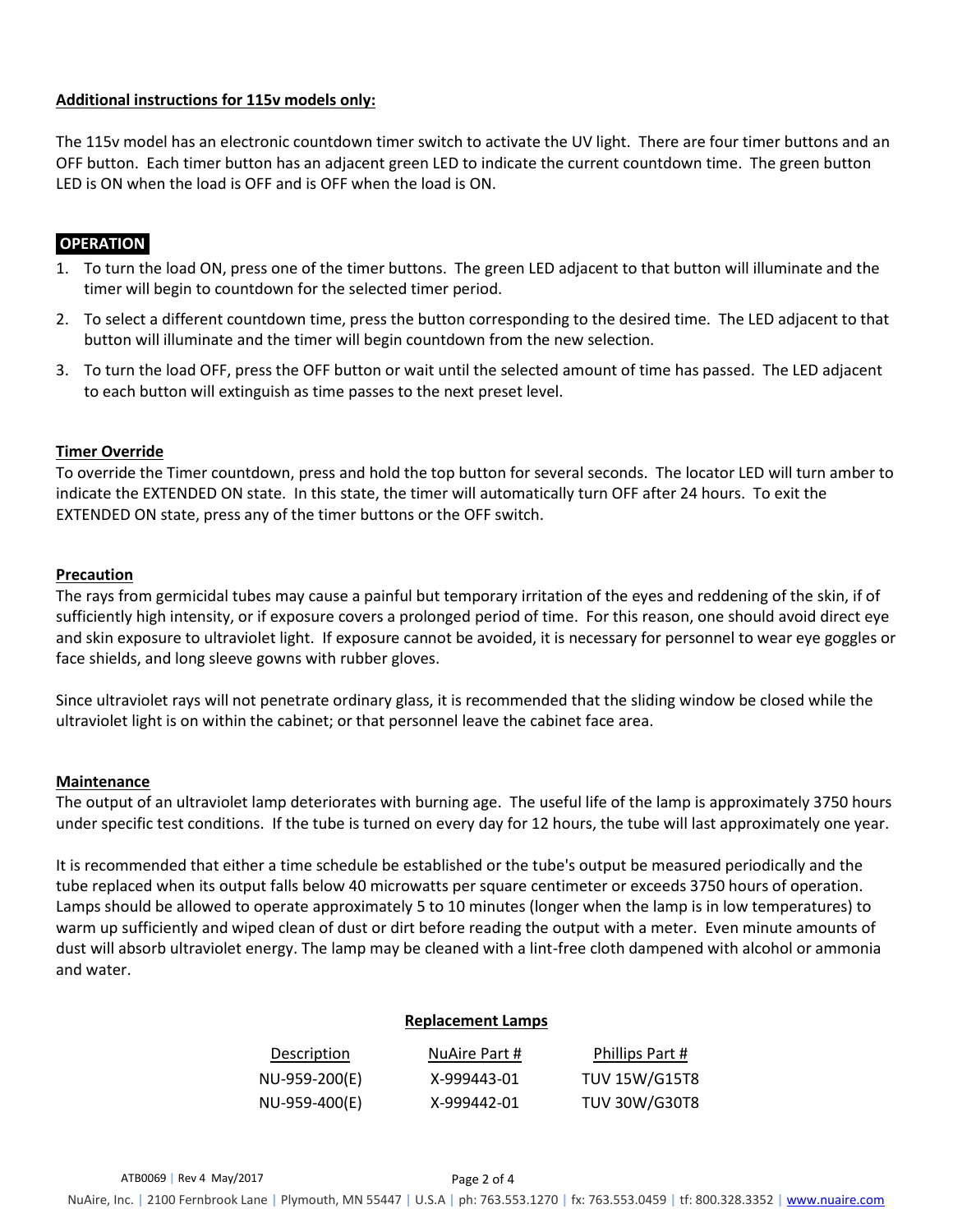#### **Energies Required to Destroy Some Microorganisms By Ultraviolet Radiations(e)**

|                                  | <b>Microwatt</b> |                        | <b>Microwatt</b> |
|----------------------------------|------------------|------------------------|------------------|
|                                  | seconds          |                        | seconds          |
| <b>Mold Spores</b>               | per cm/2         | Protozoa               | per cm/2         |
| Penicillum roqueforti            | 26,400           | Paramecium             | 200,000(a)       |
| Penicillium expansum             | 22,000           |                        |                  |
| Penicillium digitiatum           | 88,000           | <b>Nematode Eggs</b>   | 40,000(b)        |
| Aspergillus glaucus              | 88,000           |                        |                  |
| Aspergillus flavus               | 99,000           | <b>Algae</b>           | 22,000(c)        |
| Aspergillus niger                | 330,000          |                        |                  |
| Rhizopus nigricans               | 220,000          | <b>Virus</b>           |                  |
| Mucor racemosus A                | 35,200           | Baceriophage (E. Coli) | 6,600            |
| Mucor racemosus B                | 35,200           | <b>Tobacco Masaic</b>  | 440,000          |
| Oospora lactis                   | 11,000           | Influenze              | 3,400(d)         |
| Yeasts                           |                  |                        |                  |
| Saccharomyces                    | 13,200           |                        |                  |
| ellipsoideus                     | 17,600           |                        |                  |
| Saccharomyces cerevisiae         | 13,200           |                        |                  |
| Brewers' yeast                   | 6,600            |                        |                  |
| Baker's yeast                    | 8,800            |                        |                  |
| Common yeast cake                | 13,200           |                        |                  |
| <b>Bacteria</b>                  |                  |                        |                  |
| Streptococcus lactis             | 8,800            |                        |                  |
| Strep. hermolyticus (alpha type) | 5,500            |                        |                  |
| Staphylococcus aureus            | 6,600            |                        |                  |
| Staphylococcus albus             | 5,720            |                        |                  |
| Micrococcus sphaeroides          | 15,400           |                        |                  |
| Sarcina lutea                    | 26,400           |                        |                  |
| Pseudomonas fluorescens          | 7,040            |                        |                  |
| Escherichia coli                 | 7,040            |                        |                  |
| Proteus vulgaris                 | 7,480            |                        |                  |
| Serratia marcescens              | 6,160            |                        |                  |
| <b>Bacillus subtilis</b>         | 11,000           |                        |                  |
| Bacillus subtilis spores         | 22,000           |                        |                  |
| Spirillum rubrum                 | 6,160            |                        |                  |

#### **References:**

- (a) Luckiesh, Matthew (1946) Application of Germicidal, Ethyemal and Infrared Energy, D. Van Nostrand o., New York, New York, pp 253
- (b) Hollaender (1942) Aerobiology, A.A.A.S. (for 90% inactivation), pp 162
- (c) Ellis, C. and Wells, O.O. (1941) The Chemical Action of Ultraviolet Rays, Reinhold Publishing Corp., pp. 713-714
- (d) Hollaender, A., Oliphant, J.W. (1944) The inactivation effect of monochromatic ultraviolet. Radiation on Influenze Virus (for 90% inactivation) Jour. of Bact. 48, pp. 447-454
- (e) This table, "Energies Required to Destroy Some Microorganisms by Ultraviolet Radiations" comes from Westinghouse brochure entitled - "Westinghouse Sterilamp Germicidal Ultraviolet Tubes"